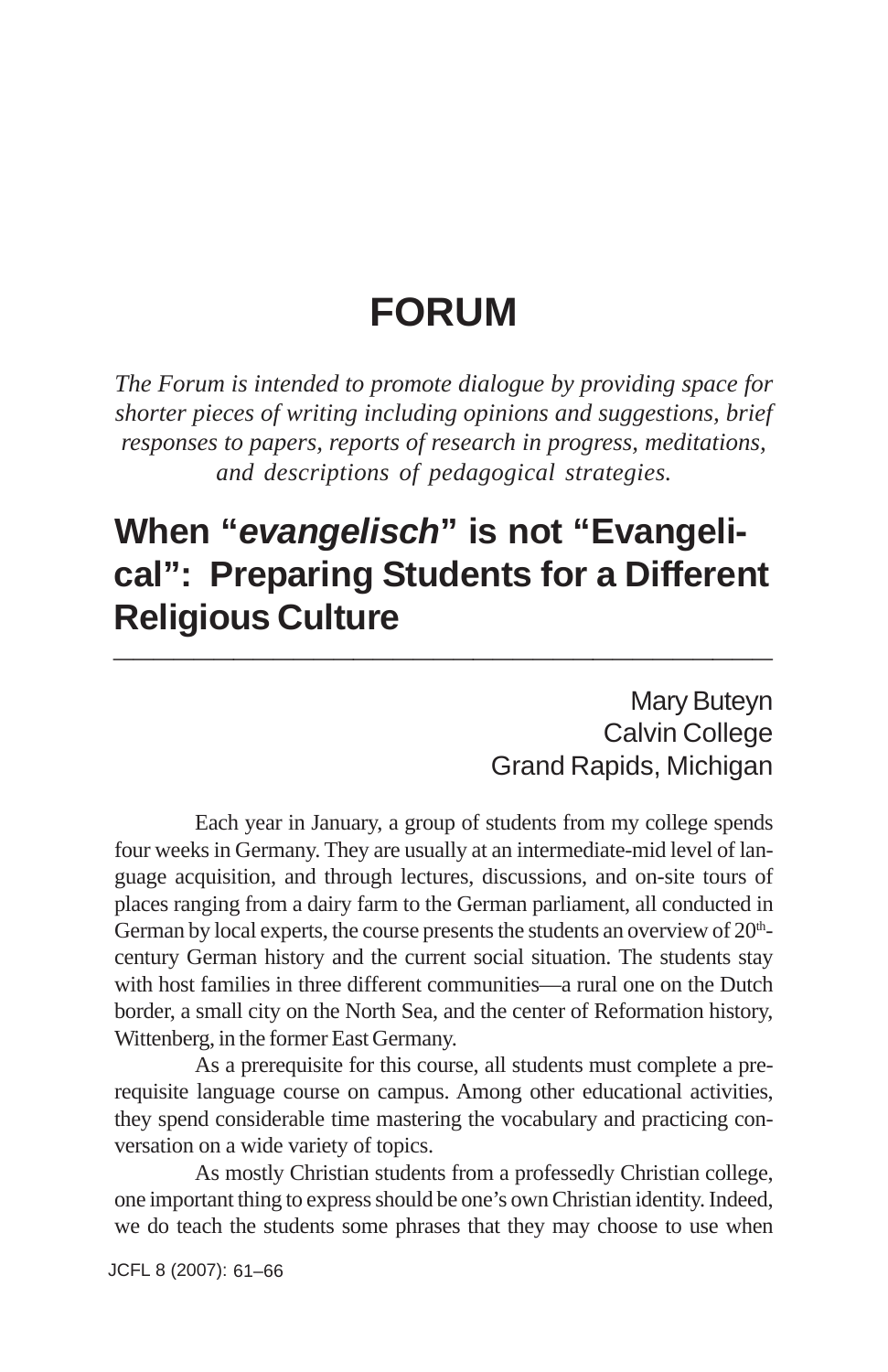describing their Christian faith. However, as I watched my students in January, spoke to my German friends and acquaintances about the topic, and reflected upon the current situation of German Christianity, I concluded that it is equally important that we prepare our students to be curious observers, charitable evaluators, and gracious participants of the religious practices and expressions in the host country.

Our students prepare for explaining their religious commitment by learning such phrases as "Ich bin gläubiger Christ," (I'm a believing Christian); "Ich nehme meinen christlichen Glauben ernst," (I take my Christian faith seriously); "Nichts kann mich von der Liebe Gottes trennen," (Nothing can separate me from the love of God); and "Ich möchte mit meinem Leben Gott dienen," (I would like to serve God with my life).The students also memorize an abbreviated version of the first question and answer of the Heidelberg Catechism (1563), the catechism of the Reformed denominations with continental roots: "Dass ich mit Leib und Seele, im Leben und im Sterben, nicht mein, sondern meines getreuen Heilands Jesu Christi eigen bin, der für alle meine Sünden vollkömmlich bezahlt" ("I am not my own, but belong body and soul, in life and in death, to Jesus Christ, who forgives all my sins.").

The issue of how one identifies oneself as a practicing Christian, or conversely, how others identify someone else as a practicing Christian, is as old as the religion itself. The biblical book of Acts, in its earliest references, calls this new Jesus religion simply "The Way." It is in multicultural Antioch where the followers of Jesus are "first called Christians" (Acts 11:26). Even though we're not quite sure how it was meant—was it a term of derision?—or whether the first Christians used it of themselves, obviously the Antioch label stuck. "Christian" remains the most common and basic designation for a follower of Jesus Christ.

We ourselves struggle with the significance of the term in a culture in which over 80 percent of the population claims to be Christian. We grope for another word to express what we regard as the genuine article—like "evangelical." But we discover that "evangelical" is freighted with so much theological and, increasingly, political baggage. Dr. Tim Keller, for example, is a Presbyterian minister whose ministry in New York City has grown from about 50 worshippers to 4,400 over the course of 16 years. Keller "shies away from the label evangelical, which is often used to describe theologically conservative Protestant Christians like him, because of the political and fundamentalist connotations that now come with it. He prefers the term orthodox instead" (*NYT*).

Keller is in the business of church planting, which is about attracting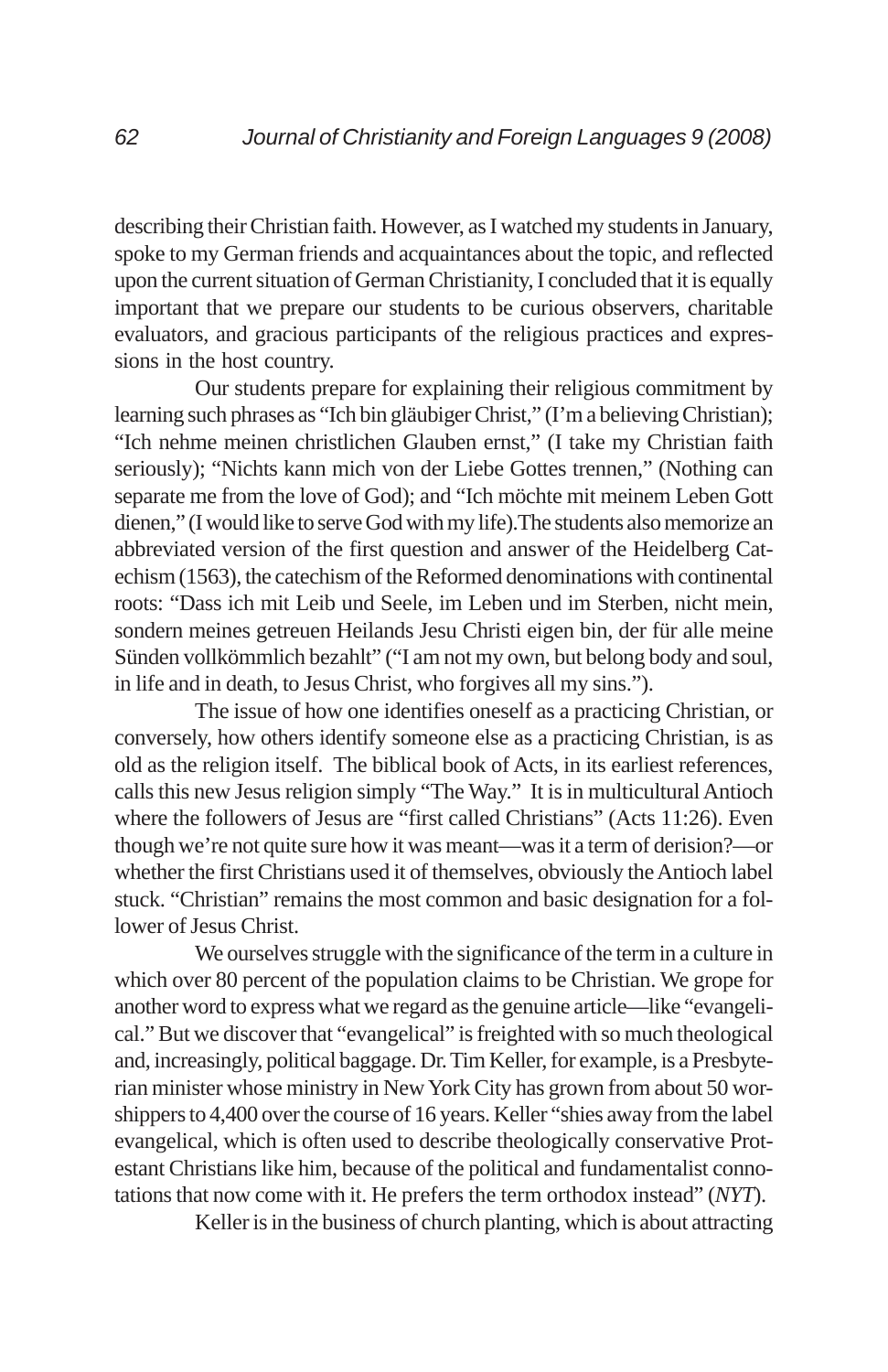#### *Buteyn*

non-Christians to Christ, perhaps encountering Christ in a specific new worshipping body. In a certain sense, Keller's cultural work is similar to what I want my students to do in Germany. Keller believes strongly in embracing the culture in which he finds himself, in his case cosmopolitan urban America, and "delving into the prevailing culture almost as much as into the biblical text" (*NYT*). Unlike Keller, my students are not on an evangelizing mission while in Germany. However, I believe they need, as the Rev. Stephen Um characterizes Keller's method, "to enter into a person's worldview" before they would in any way "challenge that worldview and retell the story based on the Gospel" (*NYT*). Perhaps, even, they would need such an understanding before they would attempt to explain their own faith.

We know the American evangelical scene is theologically and culturally diverse, and this is only a single segment of American Christianity. The German scene is also diverse—and increasingly so, which is an important reality for our students to understand before they attempt to navigate German Christian territory. I confess my own past sins of oversimplification on this score, sweepingly defining German culture for my students as "post-Christian." I have explained (as the facts confirm), that two-thirds of the German populace belong to either the Catholic church or the official Protestant Church of Germany, but that only one-tenth of these member regularly attend worship (*Die Zeit*). I have told my students that this is a long-standing process of secularization: that already in 1846, the candidates entering ministry in the Prussian Protestant Church did not have to affirm the Apostles' Creed, a classic statement of Trinitarian belief of the Western Church (Groh 207), and that in the last decade of the nineteenth century between one and three percent of Berlin residents participated regularly in worship and communion (cf. Hölscher 609; Groh 545; Hope 524). I have quoted my German friend, an ordained minister with 30 years experience in parish ministry and in the administration of the Protestant Church of Germany, who told me in 2000, "In Germany Christianity has never been a matter of personal faith, but a matter of tradition." I have spoken of the thousands of Germans who each year officially remove themselves from the rolls of the church. I have made only cursory mention of the socalled free churches (Methodist, Baptist, and many others), where membership is a matter of choice rather than of generations on membership rolls, and where one makes a personal decision to contribute financially, rather than by government-supervised automatic deductions of church taxes.

Only in the past few years have I known to talk about the complexity of the situation in Germany: although 300,000 people are leaving the church each year, 12,000 are joining the Catholic church, and 60,000 are joining or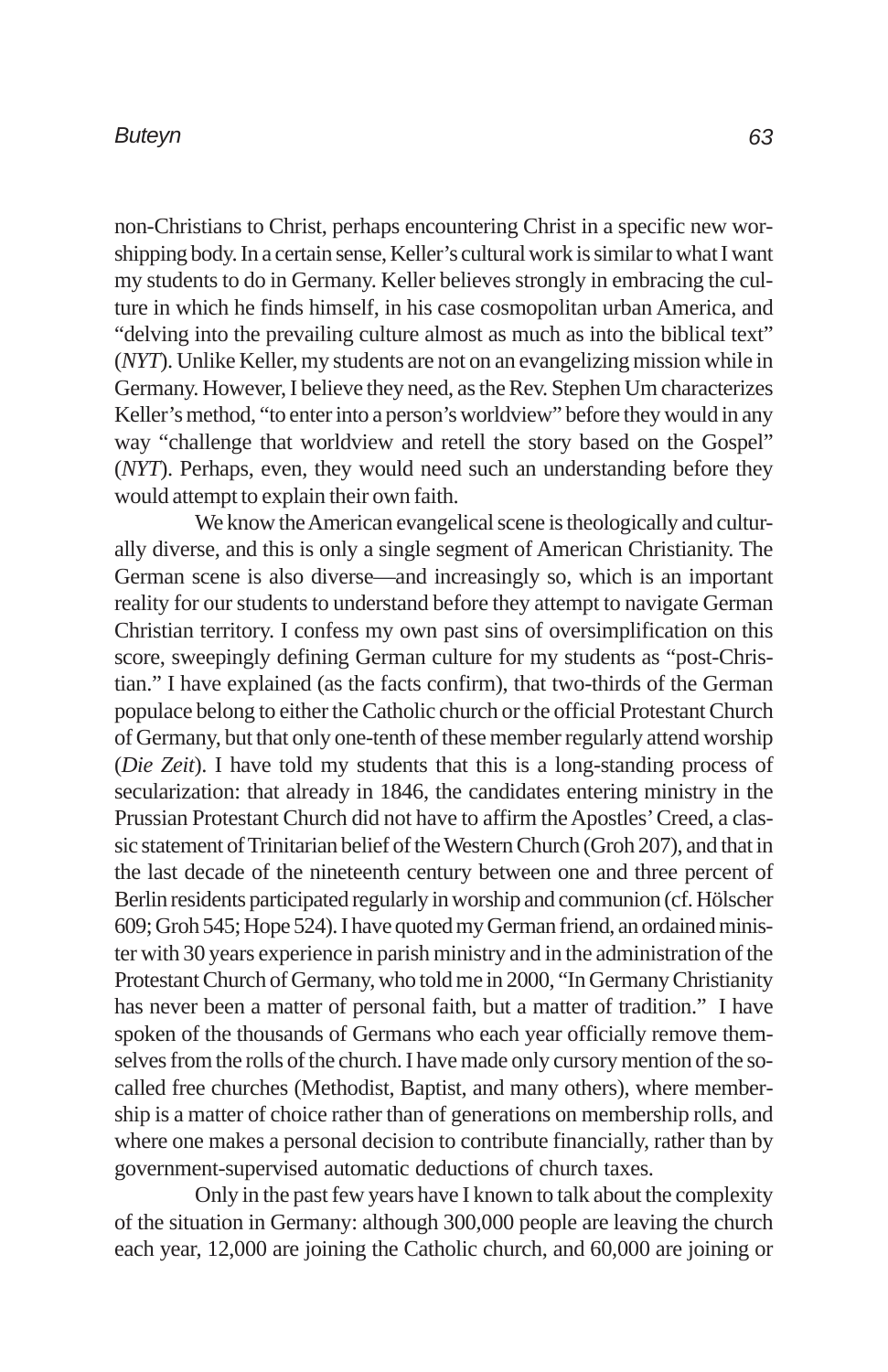rejoining the Protestant church (*Die Zeit*). The website of the Willow Creek Association, now a worldwide organization promoting congregational evangelism, lists 319 German congregations as partners. Many of them are "free" church congregations, but others of them are congregations of the national German Protestant denomination. Although I have worshipped on a Sunday morning within the last three years with 15 elderly women from a parish of 2,000 people, I also have worshipped in a Berlin free church with 400 enthusiastic worshippers of all ages. Although I have lived in German Christian families where I never witnessed individual or communal prayer or saw a Bible, this past January I was present at the Friday evening ecumenical prayer gathering in which we broke into small groups and prayed aloud with total strangers.

This prayer meeting occurred in the Luther city of Wittenberg, in the province of Sachsen-Anhalt, which has one of the lowest church membership rates of any German province (*Die Zeit*). Yet the situation in Sachsen-Anhalt merely discloses another reality our students must understand: contemporary Germany (and that includes the religion of contemporary Germany) has two different historical realities. For nearly 50 years the religion of communist East Germany was dialectical materialism, and it cost to have another. Another religious commitment, in the eyes of the state, constituted a divided allegiance—perhaps you were not allowed to study medicine, or maybe you were not promoted from the assembly line. It was no longer assumed that one passed on the tradition of Christianity to the next generation, and for many, there was no real reason to pay any cost. From a Marxist perspective, Christianity really should have disappeared.

Meanwhile, in the Federal Republic, Christianity was assumed. The entire country had suffered greatly under Hitler's misappropriation of Christian vocabulary and themes, and even today there is seldom a mix of political and religious vernacular, particularly not from public officials. Nevertheless, the government and the church continued to cooperate willingly for church funding and other matters. The assumption of Christianity as the common religion was expressed in the language. Even today one expresses allegiance to Christ or the church not by saying, "I'm a Christian," (ich bin Christ), but by saying "I'm Catholic" (ich bin katholisch) or "I'm protestant" (ich bin evangelisch). Today three out of four Germans in the Western provinces are baptized. In the former East Germany, only one out of five is baptized (von Schrötter). A Christian friend teaches 9- to 19-year-olds in a school in Erfurt, another important Luther city in eastern Germany. Of the 155 students in the school, not one is baptized. Each year my friend takes his students and invites their parents to accompany them to the Catholic cathedral for a celebration and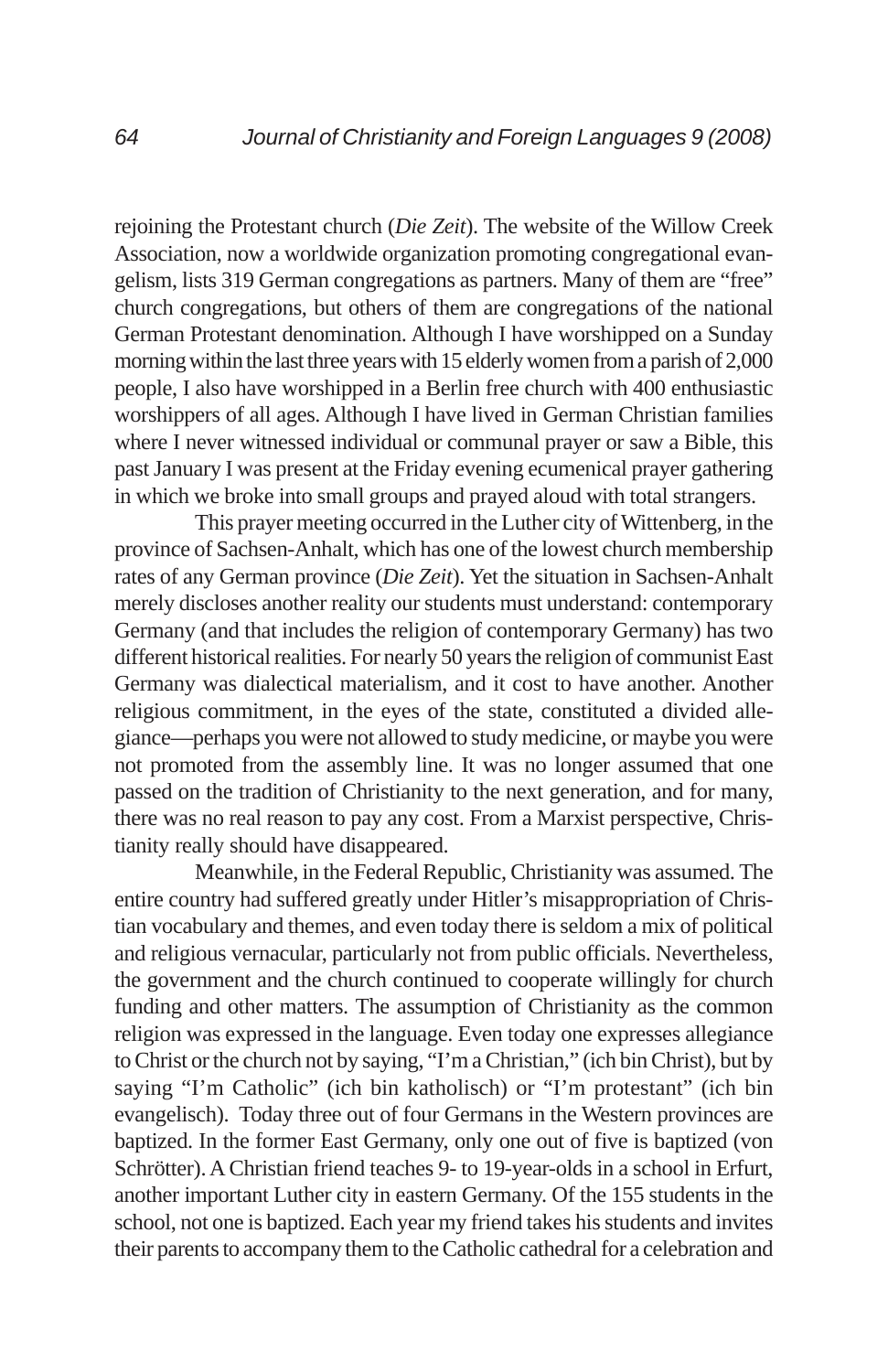#### *Buteyn*

a tour with the bishop, and considers it a major educational and evangelizing opportunity.

When I asked this same friend what he heard when I said, "I'm a believing Christian," he said without hesitation, "I would never say that. It is completely redundant. If you say here, 'I'm a Christian,' you have said it all. There is nothing else to say." Interestingly, my friend is Catholic, married to a Protestant woman, but I didn't know either of those details until long after I knew they were Christians.

My husband asked another East German friend the same question, "What do you hear when I say, 'I'm a believing Christian,'" This friend began his theological education to be a Protestant pastor while East Germany was still communist, and after history intervened, completed his training, was ordained, and has served a parish in the reunified, capitalist, democratic Germany. It's an extremely hard job, particularly in his community which is a stronghold of retired former East German military officers, and yet he pursues his work with a strong sense of vocation. His unguided reply was exactly the same as my friend's in Erfurt: a simple "I am a Christian" means a whole lot, and is sufficient. Such self-designation is unfamiliar and rare—so countercultural that the commitment entailed is understood.

Strangeness of expression is not necessarily a bad thing, whether one says "I am evangelical," "I am orthodox," "I am a believing Christian," or simply "I am a Christian." Maybe the expression sounds so strange because what it references is so rare (in a European or North American context)—a practiced Christian faith. Perhaps a "huh" (or "Wie, bitte?") response is not always a bad thing.

What is certainly more crucial is not primarily that the connection is expressed in a finely tuned and culturally appropriate phrase but rather in a person's life, actions, and values—and that takes time to express and to comprehend. Basic to the Christian ethic is that it's not all about me, and who I am, but about God and my neighbor. More important than soliciting a robust interest in me, me, me is showing our hosts a genuine interest and curiosity in the things most important to them. Such interest will demand close observation of our new neighbors with open eyes and ears and loving hearts. We are called to investigate from a posture of non-judgmental observation and with gentle questions the complexity and diversity of our hosts and their culture including their religious culture—and to embrace the often resulting mystery.

One such area of discovery is worship in another culture. Crosscultural worship experiences provide an experience of the communion of the